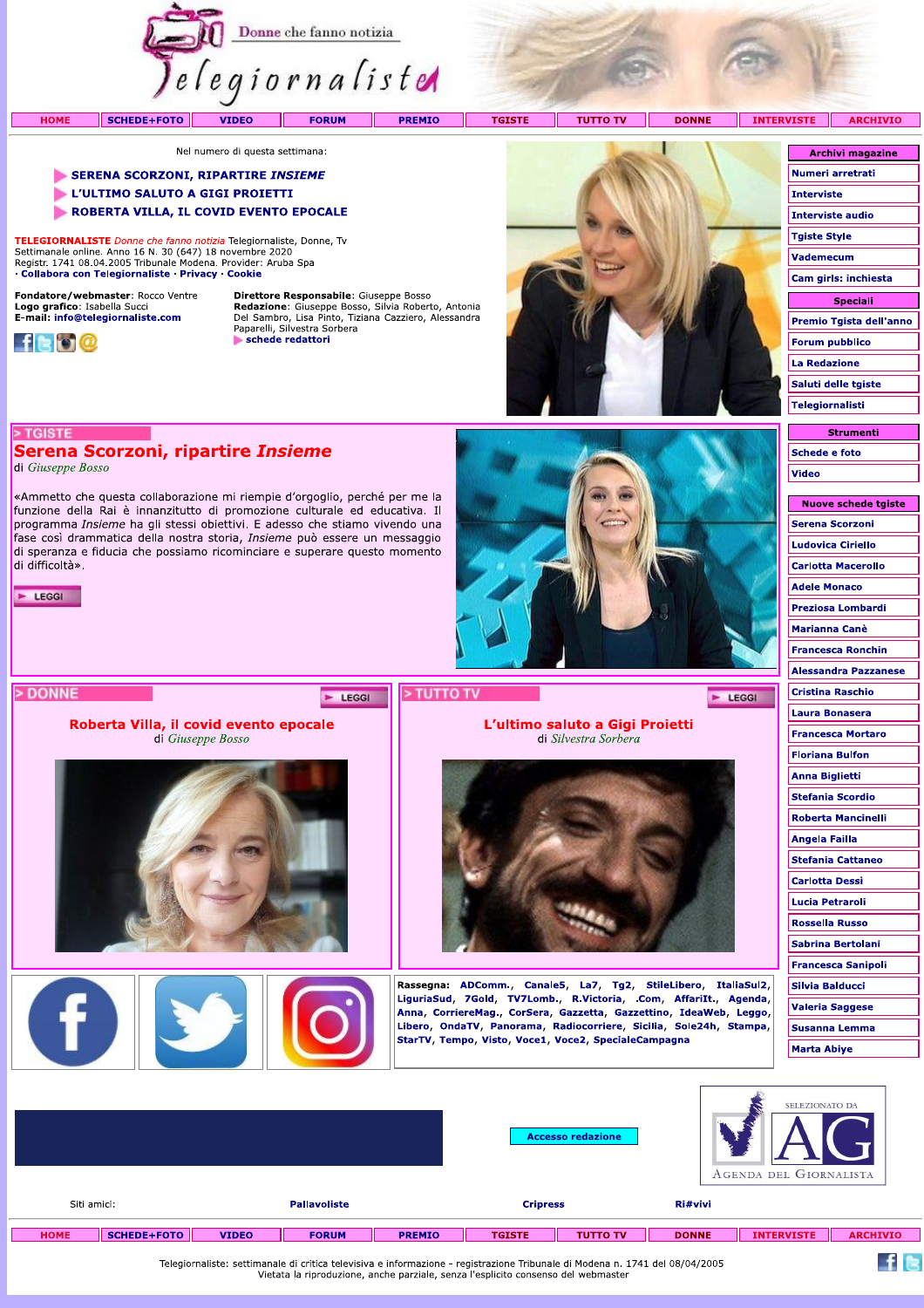

# Taiste Approfondimenti e notizie sul mondo delle telegiornaliste

## Serena Scorzoni, ripartire Insieme

di Giuseppe Bosso

Incontriamo Serena Scorzoni, conduttrice del nuovo format di Rai Cultura. Insieme, in onda su Rai Storia.

## Cosa si aspetta da Insieme, la trasmissione che sta conducendo su Rai Storia, e come nasce questo progetto?

«Il progetto con Rai Storia nasce da una lunga collaborazione con Rai Cultura. In questi anni il direttore Silvia Calandrelli mi ha spesso coinvolto nei progetti dei canali. Ammetto che questa collaborazione mi riempie d'orgoglio, perché per me la funzione della Rai è innanzitutto di promozione culturale ed educativa. Il programma *Insieme* ha gli stessi obiettivi».

## Raccontare la storia di chi ce l'ha fatta nonostante grandi difficoltà può essere d'aiuto in questo periodo dove bisogna affrontare un'emergenza come la pandemia?

«Raccontare come l'Italia si è rialzata dopo la Seconda querra mondiale. La ripartenza, la tenacia e il coraggio dei nostri nonni e dei nostri genitori che hanno rimesso in piedi il Paese. E adesso che stiamo vivendo una fase così drammatica della nostra storia, Insieme può essere un messaggio di speranza e fiducia che possiamo ricominciare e superare questo momento di difficoltà».

## Cosa ha rappresentato per lei l'approdo prima a Tgr Umbria e poi a Rainews, dal punto di vista delle sue aspirazioni?

«Ho sempre voluto essere una giornalista. Ho un video di me dodicenne che gioco a condurre il telegiornale, imitando il mio mito: Lilli Gruber. A sedici anni, e per dieci anni a Perugia, ho lavorato in una radio locale facendo intrattenimento, mettendo musica e dando notizie. È facile immaginare la felicità e l'emozione di approdare alla Tgr Umbria! Ho imparato a raccontare le storie, a confrontarmi con la politica, la cronaca, la cultura, lo sport. Per dieci anni ho seguito anche le partite allo stadio (Forza Grifo!). Però sono una donna che non si accontenta e cerca nuove sfide, uscendo dalla mia comfort zone. Perciò nel 2013 ho scelto di venire a Roma per crescere professionalmente e sono arrivata alla nuova Rainews di Monica Maggioni che ha voluto investire su alcuni giovani giornalisti proprio dalle Tgr.».



A PARTE DI TETTO AL LICEO VIRGILIO, SCUOLA E

roprietà chiede 4mila esuberi. Lunedì sciopero

## Come crede cambierà in futuro il giornalismo italiano dopo questo anno non facile?

«Il giornalismo si è rafforzato. Raccontare cosa succede è diventato ancora più centrale nella vita delle persone. Quello che è cambiato è una serie di canoni e paradigmi superati dall'urgenza della situazione. Pensiamo per esempio ai collegamenti in videocall, le ospitate da casa, l'imperfezione delle immagini. Paradossalmente hanno reso più umani e reali la televisione e il nostro mestiere. La tecnologia non può essere fermata e noi abbiamo il dovere di stare al passo con i tempi. Certo, però, difendendo sempre le professionalità e il nostro ruolo di cane da guardia pubblico a tutela della democrazia e del pluralismo delle: opinioni».

## È molto seguita dai nostri lettori, come potrà vedere: cosa ha gradito maggiormente leggere dai loro commenti?

«Per stare davanti a una telecamera, devi essere inevitabilmente vanitoso. Quindi i commenti positivi ma educati sull'aspetto estetico mi fanno sorridere. Però quello che davvero mi fa felice sono gli apprezzamenti professionali, su come ho dato una notizia, su come ho condotto una serata di gala o su quanto è stata commovente l'ultima puntata di Insieme. Metto l'anima in tutto quello che faccio e spero che si percepisca».

## Cosa si aspetta dal 2021?

«Innanzitutto, la fine del 2020! Poi spero di continuare a fare bene nel mio lavoro, soprattutto a Rainews, dove da qualche mese è arrivato il direttore Andrea Vianello che ha portato nuovi stimoli e nuove energie. Sono molto affezionata al canale 48, abbiamo dimostrato proprio in questo anno difficile, quanto sia necessaria all'opinione pubblica una rete all-news. Per me è l'unica strada da percorrere per il giornalismo del futuro». 

## interviste alle telegiornaliste

| <b>HOME</b>                                                                                                                                                                                                                                                                                                                                                    | SCHEDE+FOTO | <b>VIDEO</b> | <b>FORUM</b> | <b>PREMIO</b> | <b>TGISTE</b> | <b>TUTTO TV</b> | <b>DONNE</b> | <b>INTERVISTE</b> | <b>ARCHIVIO</b> |
|----------------------------------------------------------------------------------------------------------------------------------------------------------------------------------------------------------------------------------------------------------------------------------------------------------------------------------------------------------------|-------------|--------------|--------------|---------------|---------------|-----------------|--------------|-------------------|-----------------|
| Telegiornaliste: settimanale di critica televisiva e informazione - registrazione Tribunale di Modena n. 1741 del 08/04/2005<br>A Republic distribution of the closed control of the control of the control of the control of the control of the control of the control of the control of the control of the control of the control of the control of the cont |             |              |              |               |               |                 |              |                   |                 |

Vietata la riproduzione, anche parziale, senza l'esplicito consenso del webmaster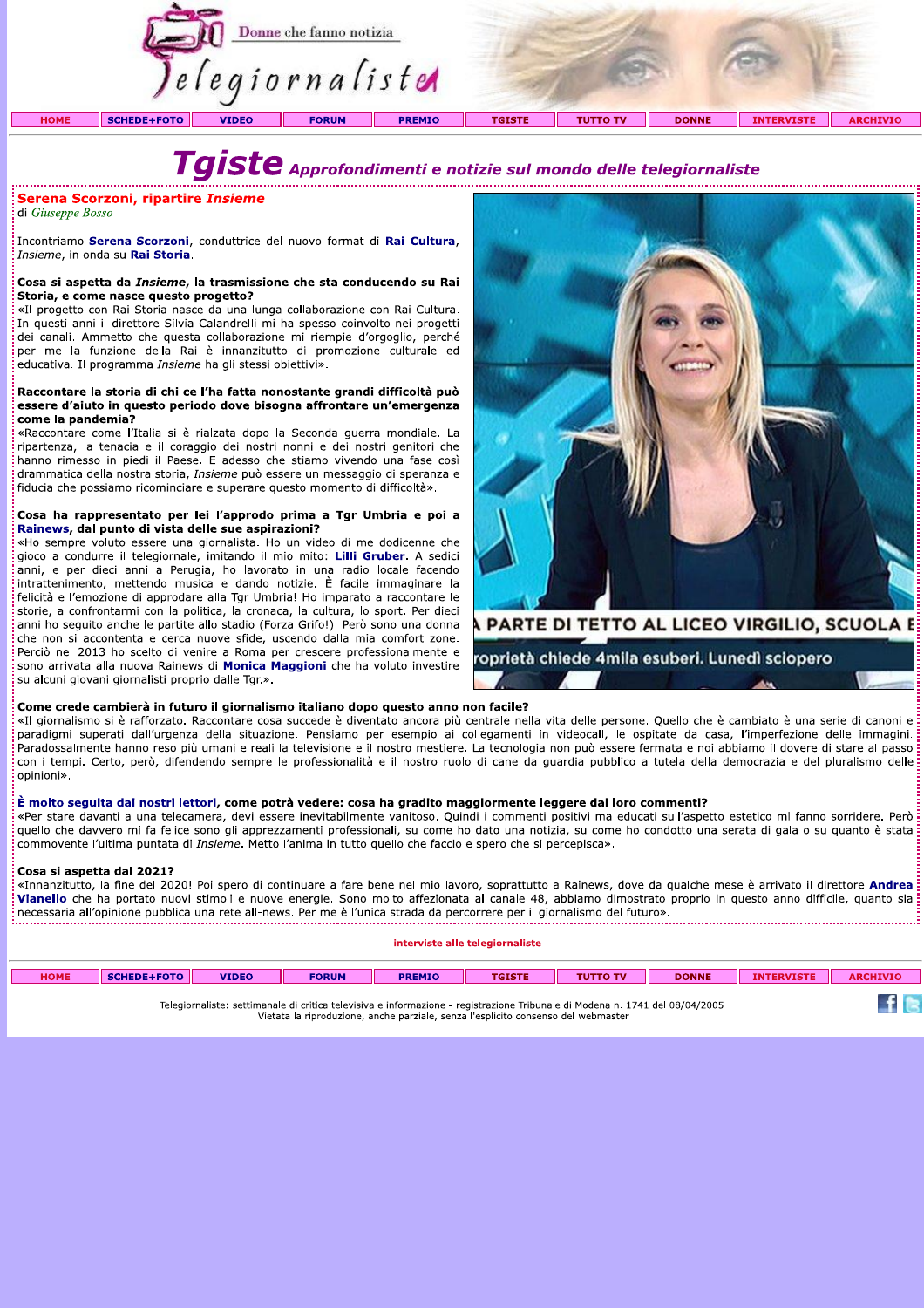

## Tutto TV Ieri, oggi e domani

## L'ultimo saluto a Gigi Proietti di Silvestra Sorbera

È mancato un grande mattatore, il più grande di tutti: stiamo parlando di Gigi Proietti che lo scorso 2 novembre, nel giorno del suo ottantesimo compleanno, è morto a Roma.

Faceva parte di quella cerchia di artisti di formazione teatrale, campo nel quale ha mietuto notevole successo sin dagli inizi degli anni sessanta: noto per le sue doti di affabulatore e trasformista, è considerato uno dei massimi esponenti della storia del teatro italiano; nel 1963 grazie a Giancarlo Cobelli esordì nel Can Can degli italiani per poi interpretare senza sosta numerosi spettacoli teatrali sino a A me gli occhi, please del 1976, esempio di teatrografia che segnò uno spartiacque nel modo di intendere il teatro, e al quale seguiranno numerosissime repliche anche con nuove versioni nel 1993, nel 1996, e nel 2000, attraversando i più importanti teatri italiani; lo spettacolo segnò un record di oltre 500.000 presenze al Teatro Olimpico di Roma.

Sul grande schermo memorabile resterà la sua interpretazione nei panni di Bruno Fioretti, alias Mandrake, in Febbre da cavallo, anno 1976 per la regia di Steno. Come nel doppiaggio il primo Rocky Balboa di Sylvester Stallone e il Genio di Aladdin.

.<br>Poi ci sono le **fiction**, tantissime e di successo, che lo hanno visto protagonista: su tutte Il maresciallo Rocca, Una pallottola nel cuore e L'avvocato Porta.

Tantissimi i colleghi che lo hanno omaggiato, da Edoardo Leo e Enrico Brignano, per non parlare del suo allievo Flavio Insinna che lo ha ricordato commosso e i tanti post sui social. 

## interviste a personaggi | interviste a telegiornalisti

| <b>HOME</b>                                                                                                                                   | <b>SCHEDE+FOTO</b> | <b>VIDEO</b> | <b>FORUM</b> | <b>PREMIO</b> | TCTCTE |  | <b>DONNE</b> | <b>INTERVISTE</b> | <b>ARCHIVIO</b> |  |
|-----------------------------------------------------------------------------------------------------------------------------------------------|--------------------|--------------|--------------|---------------|--------|--|--------------|-------------------|-----------------|--|
|                                                                                                                                               |                    |              |              |               |        |  |              |                   |                 |  |
| l del 08/04/2005<br>a televisiva e informazione - registrazione Tribunale di Modena n. 1741<br>Telegiornaliste:<br>: settimanale di critica † |                    |              |              |               |        |  |              |                   |                 |  |

Telegiornaliste: settimanale di critica televisiva e informazione - registrazione Tribunale di Modena n. 1741 del 08/04/2005 Vietata la riproduzione, anche parziale, senza l'esplicito consenso del webmaster